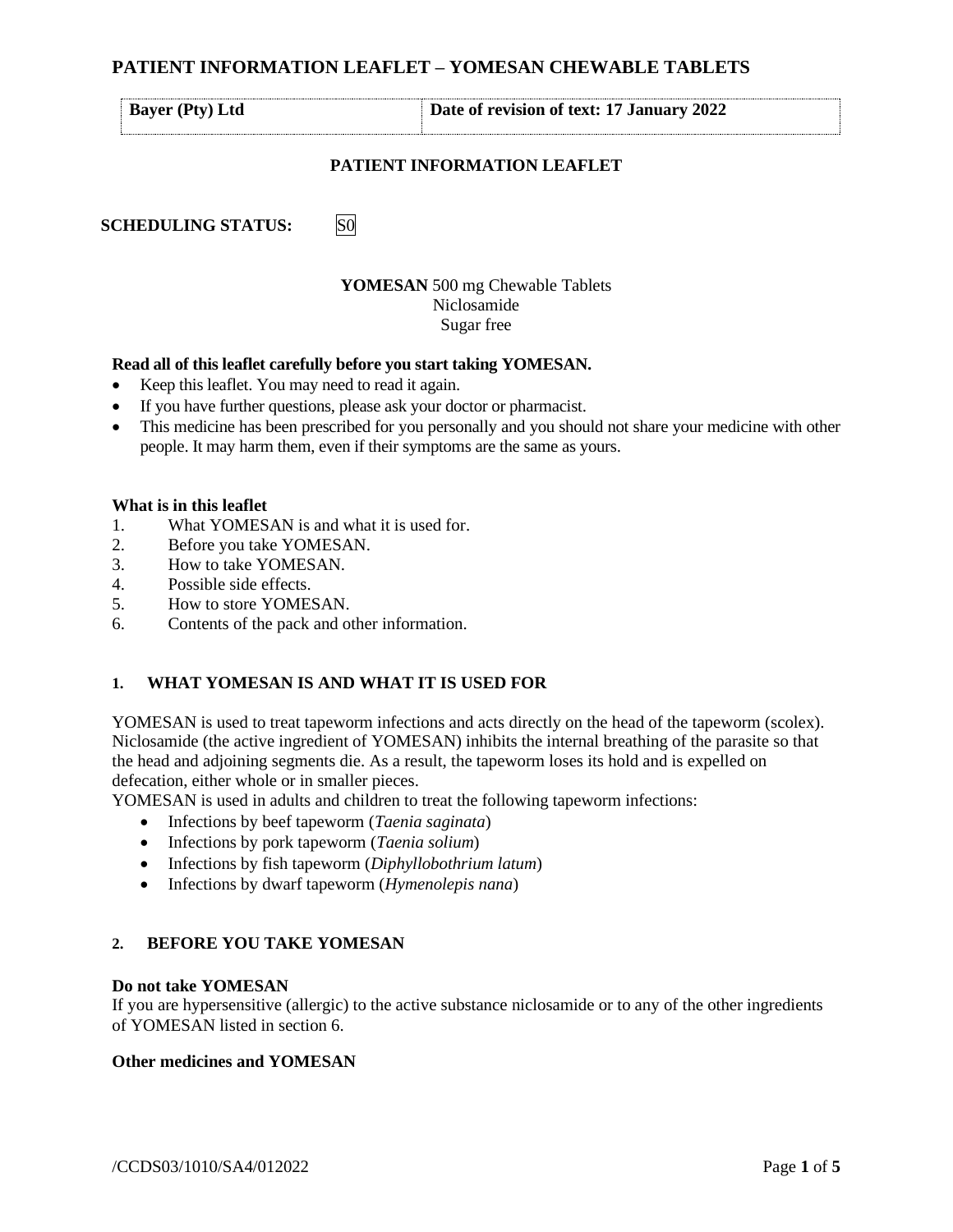| <b>Bayer (Pty) Ltd</b> | Date of revision of text: 17 January 2022 |
|------------------------|-------------------------------------------|
|                        |                                           |

Always tell your health care provider if you are taking any other medicine. (This includes all complementary or traditional medicines.) YOMESAN should not be taken together with an alcohol-containing beverage.

# **YOMESAN with food and drink**

Acidic fruit juice such as orange juice can be very beneficial in the elimination of tapeworms. Alcohol may increase the absorption of YOMESAN.

### **Pregnancy and breastfeeding**

If you are pregnant or breastfeeding, think you may be pregnant or are planning to have a baby, please consult your doctor, pharmacist or other health care provider for advice before taking this medicine.

There is inadequate experience of use of YOMESAN during pregnancy. If you are pregnant, you should not take YOMESAN until after giving birth. If treatment is urgently required during pregnancy, you should not take YOMESAN until the second trimester.

### **Breast-feeding**

It is unknown whether niclosamide is excreted in human breast milk. YOMESAN should only be used in breast-feeding woman after risk/benefit evaluation by a health care professional.

## **Driving or using machines**

Because individuals react differently to YOEMSAN, you may not be able to react quickly and accurately enough to unexpected and sudden events, especially at the beginning of treatment and in conjunction with alcohol. Your ability to drive, operate machinery or work without a firm foothold may be impaired.

## **3. HOW TO TAKE YOMESAN**

Do not share medicines prescribed for you with any other person. Always take YOMESAN as directed in this leaflet or as your doctor, pharmacist or nurse have told you. Check with your doctor, pharmacist or nurse if you are not sure. The usual dose is: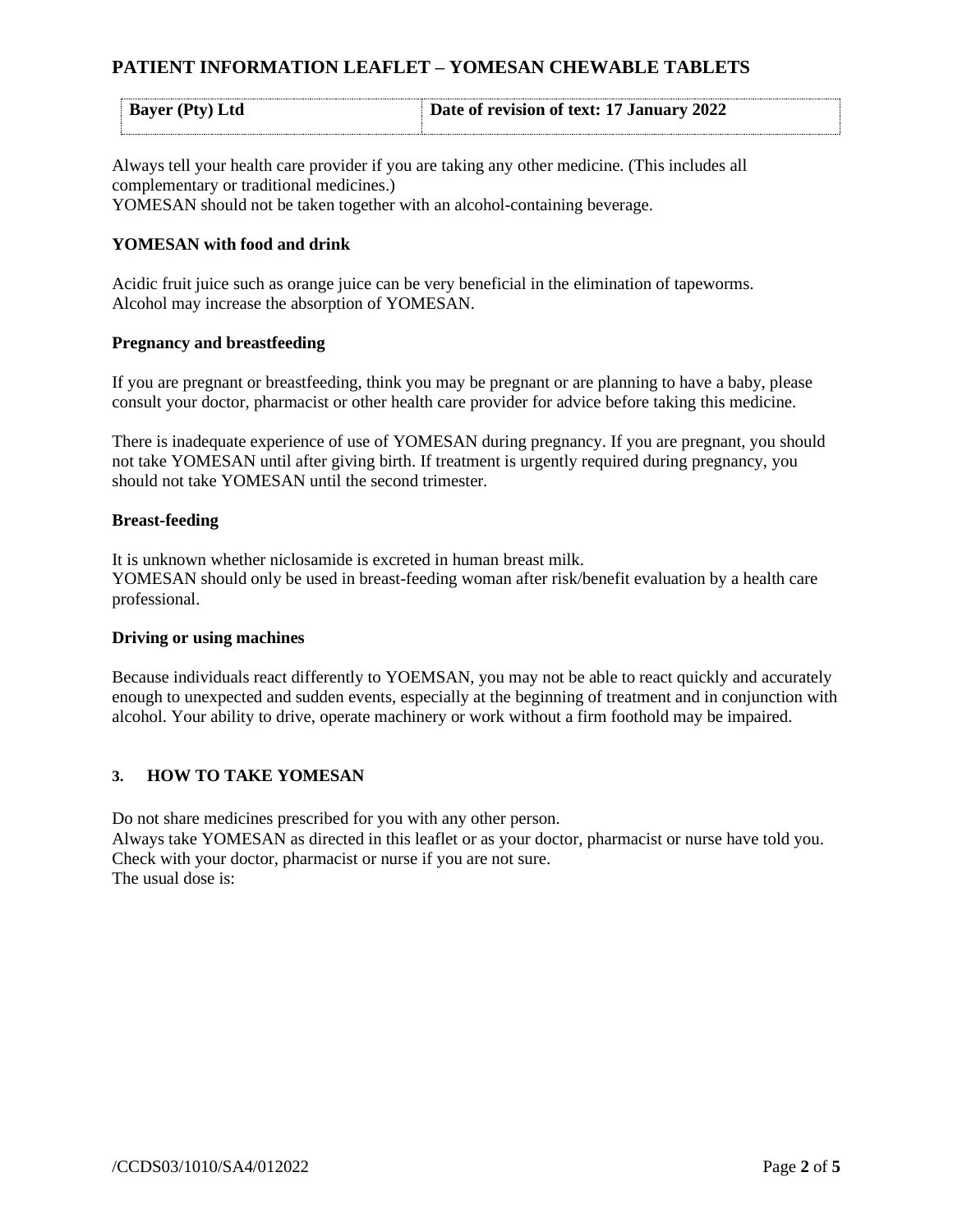| <b>Bayer</b> (Pty) Ltd | Date of revision of text: 17 January 2022 |
|------------------------|-------------------------------------------|

| <b>Infections</b>               |                                           | Tablets (chewable) per day |                                  |
|---------------------------------|-------------------------------------------|----------------------------|----------------------------------|
|                                 | <b>Patient group</b>                      | Day 1                      | Days 2 to 7                      |
| Beef tapeworm,                  | Children aged above 6 years<br>and adults | 4 tablets (chewable)       | Not applicable                   |
| Pork tapeworm,<br>Fish tapeworm | Children aged between 2 and 6<br>vears    | 2 tablets (chewable)       | Not applicable                   |
|                                 | Children aged below 2 years               | 1 tablet (chewable)        | Not applicable                   |
| Dwarf tapeworm                  | Children aged above 6 years<br>and adults | 4 tablets (chewable)       | 2 tablets (chewable) per<br>day  |
|                                 | Children aged between 2 and 6<br>years    | 2 tablets (chewable)       | 1 tablet (chewable) per<br>day   |
|                                 | Children aged below 2 years               | 1 tablet (chewable)        | 1/2 tablet (chewable)<br>per day |

YOMESAN Chewable tablets are for oral use. Take the relevant daily dose after breakfast. The tablets have a pleasant taste and should be **chewed** thoroughly and then the completely **chewed** tablet should washed down with a little water. You may also crumble the chewable tablets in water before taking them.

For young children, grind up the chewable tablets and mix them with a little water before giving them to the child to swallow.

## Note

Acidic fruit juice such as orange juice can be very beneficial in the elimination of tapeworms.

In the event of constipation, regular bowel movements should be restored before treatment with YOMESAN. No special diet is necessary.

To eliminate the tapeworm rapidly and preferably in one piece after treatment, strong saline purgatives such as Glauber salts or Epsom salts should be given at the earliest two hours after the tablets (after the last dose for dwarf tapeworms). This will produce diarrhoea which will flush out the parasites. If a purgative is not used, separate parts of the tapeworm will appear in the stool over the next few days. Use of a strong saline purging as recommended above is essential in the case of pork tapeworm infections.

## Duration of treatment

Unless otherwise prescribed, treatment for beef, pork and fish tapeworms takes one day. Treatment for dwarf tapeworms takes 7 days.

Do not take YOMESAN longer than the planned treatment duration without consulting your doctor.

Please consult your doctor or pharmacist if you have the impression that the effects of YOMESAN are too strong or too weak.

## **If you take more YOMESAN than you should**

In the event of overdosage, consult your doctor or pharmacist. If neither is available, contact the nearest hospital or poison centre.

No cases of overdose have been reported.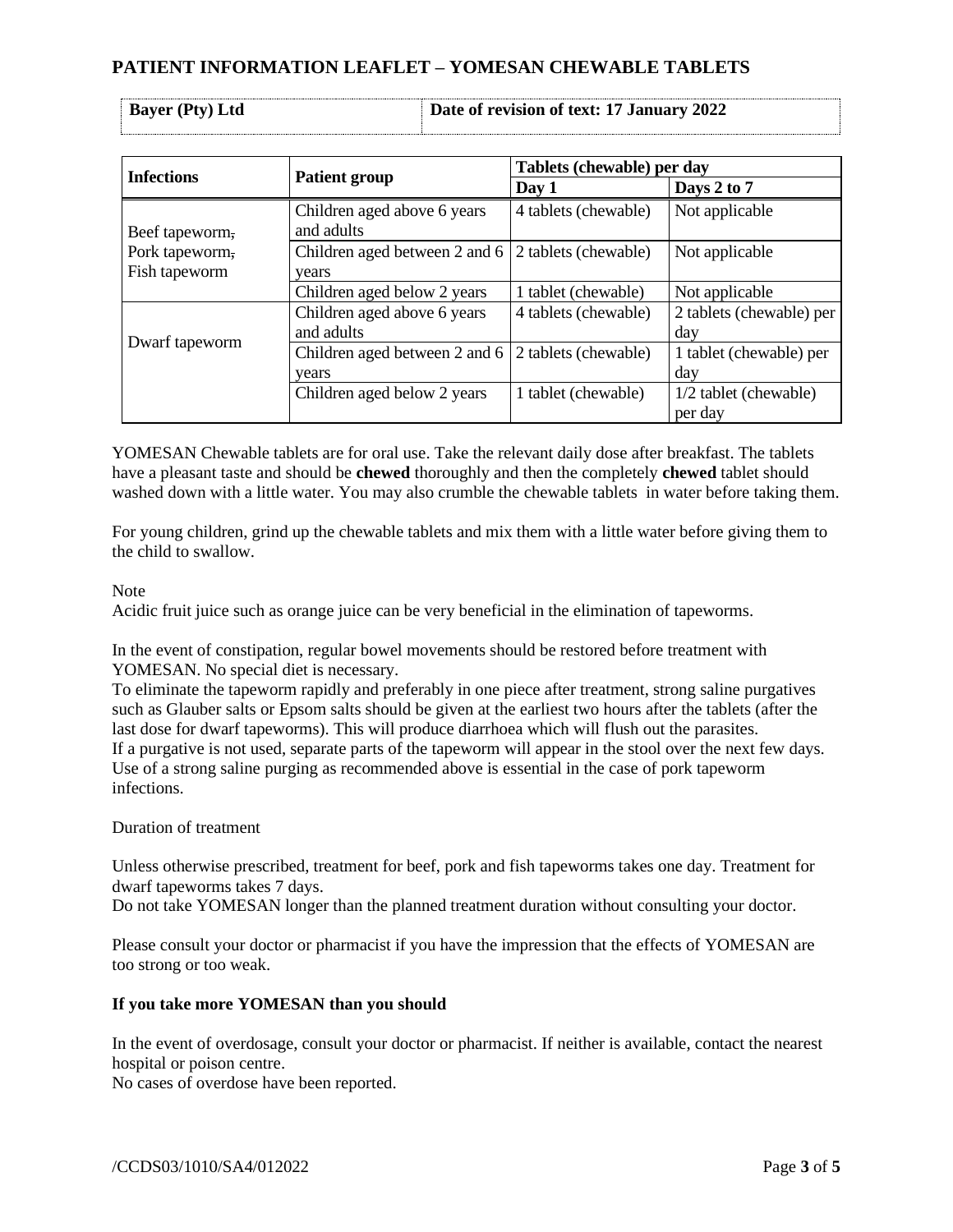| <b>Bayer</b> (Pty) Ltd | Date of revision of text: 17 January 2022 |
|------------------------|-------------------------------------------|
|                        |                                           |

## **If you forget to take YOMESAN**

During treatment of the dwarf tapeworm, do not take a double dose; simply continue with the medication until the planned total dose has been taken.

### **If you stop taking YOMESAN**

If you want to discontinue the 7-day course of treatment for dwarf tapeworm, the parasite will probably not have been killed completely and the treatment will not work. If you nevertheless insist on stopping treatment, you should in any event first consult your doctor or pharmacist.

Consult your doctor or pharmacist if you have any further questions regarding the use of this medicine.

### **4. POSSIBLE SIDE EFFECTS**

YOMESAN can cause side effects.

Not all side effects reported for YOMESAN are included in this leaflet. Should your general health worsen or if you experience any untoward effects while taking YOMESAN, please consult your health care provider for advice.

It has been reported for YOMESAN that the following side effects can occur(frequencies are unknown):

- allergic reaction (e.g., with redness of the skin, severe itching and skin rash)

- anaphylactic reaction (allergic reaction - severe allergy; specific hypersensitivity reaction - which can result in life-threatening shock)

- anaphylactic shock (sudden life-threatening allergic reaction with sudden signs of allergy such as rash, itching or hives on the skin, swelling of the face, lips, tongue or other parts of the body, shortness of breath, wheezing or trouble breathing)

- dizziness (lightheadedness)
- cyanosis (blue lips)
- nausea
- vomiting
- gastrointestinal and abdominal pains (stomach ache and pain)
- retching (unproductive effort to vomit)
- diarrhoea
- rash
- pruritus (severe itching)
- hyperhidrosis (excessive sweating)
- feeling unwell (tiredness)

#### **Reporting of side effects**

If you get side effects, talk to your doctor or pharmacist. You can also report side effects to SAHPRA via the **"6.04 Adverse Drug Reaction Reporting Form",** found online under SAHPRA**'**s publications: [http://www.sahpra.org.za/Publicationa/index/8.](http://www.sahpra.org.za/Publicationa/index/8) By reporting side effects, you can help provide more information on the safety of YOMESAN.